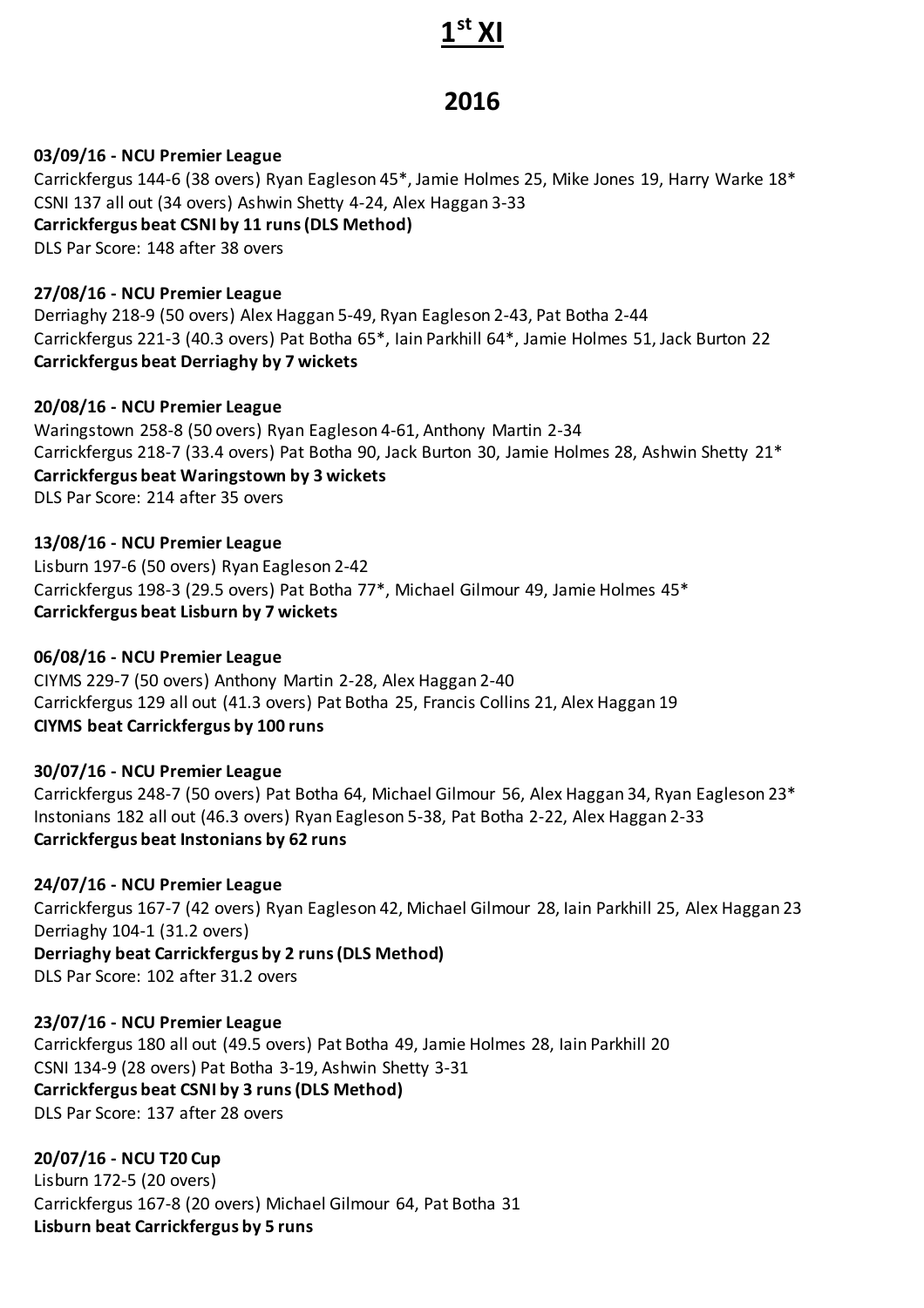#### **19/07/16 - NCU Challenge Cup**

Carrickfergus 107 all out (19.4 overs) CIYMS 111-3 (17.3 overs) **CIYMS beat Carrickfergus by 7 wickets**

#### **17/07/16 - NCU Premier League**

North Down 176-8 (50 overs) Ryan Eagleson 4-36, Ashwin Shetty 3-38 Carrickfergus 177-7 (46.3 overs) Michael Gilmour 46, Iain Parkhill 36, Jamie Holmes 25 **Carrickfergus beat North Down by 3 wickets**

#### **15/07/16 - NCU Premier League**

Carrickfergus 103-8 (20 overs) Pat Botha 38, Alex Haggan 25 Instonians 68-3 (9.3 overs) **Instonians beat Carrickfergus by 20 runs (DLS Method)** DLS Par Score: 48 after 9.3 overs

#### **25/06/16 - NCU Premier League**

Waringstown 220-9 (50 overs) Robert Smith 2-31, Ryan Eagleson 2-33, Michael Armstrong 2-35 Carrickfergus 153 all out (39.3 overs) Jamie Holmes 39, Pat Botha 33 **Waringstown beat Carrickfergus by 67 runs**

#### **18/06/16 - NCU Challenge Cup**

Carrickfergus 159-8 (50 overs) Jamie Holmes 55, Pat Botha 38, Ryan Eagleson 23\* Muckamore 76 all out (22 overs) Ryan Eagleson 5-12, Ashwin Shetty 3-10 **Carrickfergus beat Muckamore by 83 runs**

#### **17/06/16 - NCU T20 Cup**

Carrickfergus 173-7 (20 overs) Michael Gilmour 37, Iain Parkhill 35, Pat Botha 25, Alex Haggan 24 Instonians 127-6 (20 overs) Pat Botha 2-17, Anthony Martin 2-35 **Carrickfergus beat Instonians by 46 runs**

#### **11/06/16 - Ulster Cup** Strabane 214-6 (40 overs) Ryan Eagleson 2-34 Carrickfergus 195-8 (40 overs) Alex Haggan 61, Jamie Holmes 29, Iain Parkhill 23, Ryan Eagleson 20 **Strabane beat Carrickfergus by 19 runs**

**04/06/16 - NCU Premier League** Carrickfergus 178-9 (50 overs) Ryan Eagleson 42\*, Jamie Holmes 40 Lisburn 179-9 (48.4 overs) Alex Haggan 3-19, Ashwin Shetty 2-28 **Lisburn beat Carrickfergus by 1 wicket**

#### **03/06/16 - NCU T20 Cup**

Carrickfergus 148-7 (20 overs) Pat Botha 65, Alex Haggan 26 Waringstown 154-4 (19.3 overs) Pat Botha 2-23 **Waringstown beat Carrickfergus by 7 wickets**

#### **29/05/16 - Irish Senior Cup**

Merrion 300-8 (50 overs) Anthony Martin 3-58, Ryan Eagleson 2-35, Alex Haggan 2-46 Carrickfergus 196 all out (47.1 overs) Pat Botha 107 **Merrion beat Carrickfergus by 104 runs**

#### **28/05/16 - NCU Premier League**

Carrickfergus 219-7 (50 overs) Pat Botha 45, Alex Haggan 44, Ryan Eagleson 28, Michael Armstrong 25\*, Jamie Holmes 23 CIYMS 190 all out (47.5 overs) Alex Haggan 3-21, Pat Botha 3-38, Ashwin Shetty 2-28